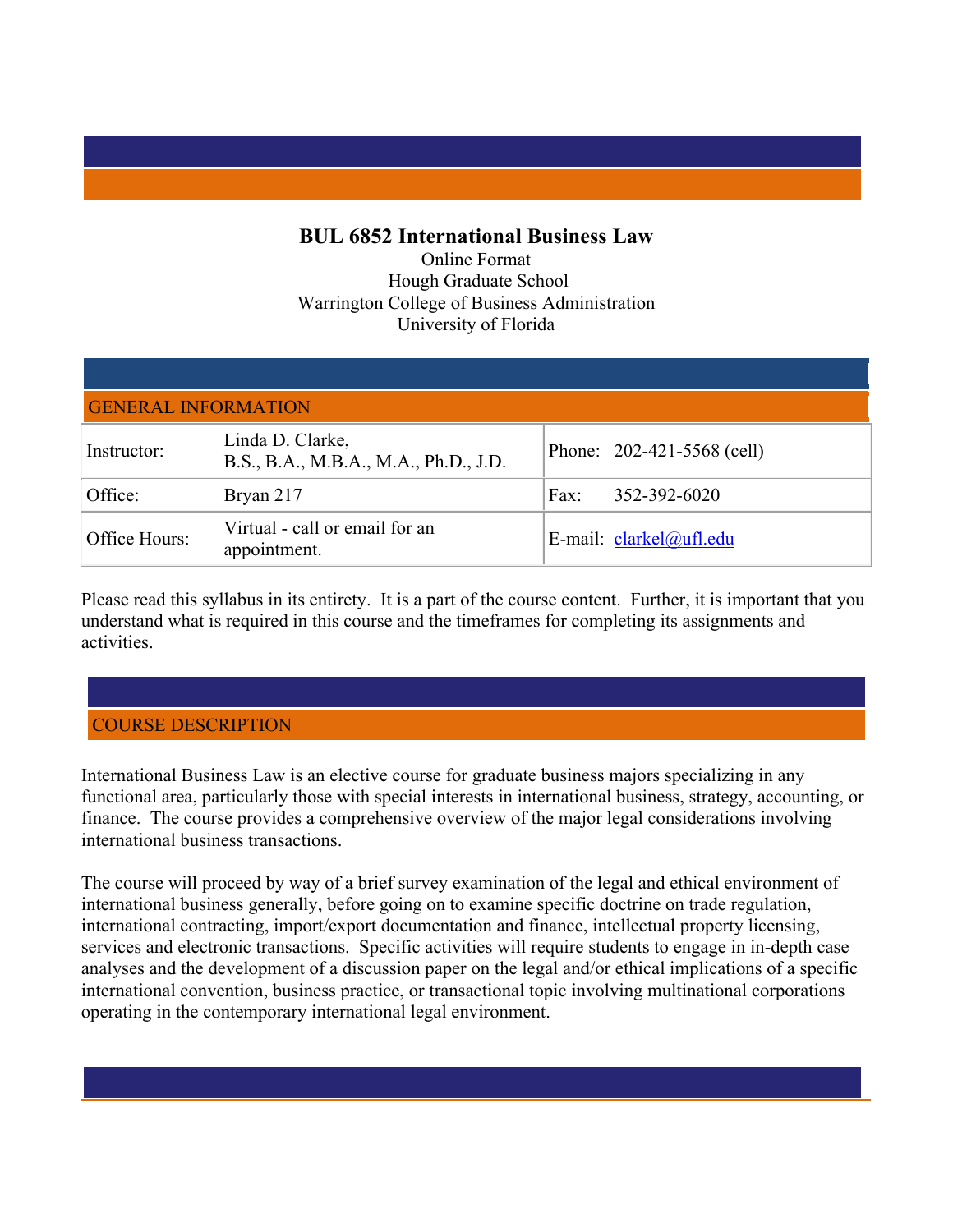### **Course Learning Objectives:**

**Course Objectives:** This course introduces business students to the legal implications of transacting business across national borders. The focus will be on transactional international business law, including the legal and ethical environment of international business, international contracting, importing-exporting, trade finance and international intellectual property law and licensing.

The student will gain an appreciation of the special risks of conducting business internationally and the legal pitfalls associated with those risks. The course's subject matter is divided into four segments: (1) Legal & Ethical Environment of International Business, (2) International Contracting, (3) Exporting (Documentary and documentary credit transactions), and (4) Intellectual Property Transfer (Licensing). An overarching goal of the course is to investigate ways of minimizing the legal risks in international business transactions.

Upon completion of the course, students should:

- 1. Understanding of the international business legal and ethical environment in general.
- 2. Cultivate an awareness of the ways to minimize legal and ethical risks in international business.
- 3. Become familiar with the major aspects of international contracting.
- 4. Understand the various legal constraints within which businesses must operate internationally.

5. Gain a working level of competence and confidence for engaging in international business activities involving contracts, import/export documentation and credit transactions, intellectual property transfer and licensing.

These objectives will be accomplished through a variety of experiential group exercises requiring active participation from each student in the class, along with individual tests, group case analyses and term projects.

## MAJOR & CURRICULUM OBJECTIVES TARGETED

The International Business Law course is a general management course in the sense that the case analyses, skill building exercises, and classroom discussions draw upon globalization context for business; critical thinking; analytic skills; and ethical reasoning abilities.

In addition to the course learning objectives detailed above, this course will address general business education learning objectives, including communications ability and the use of information technology.

**TEXTBOOKS**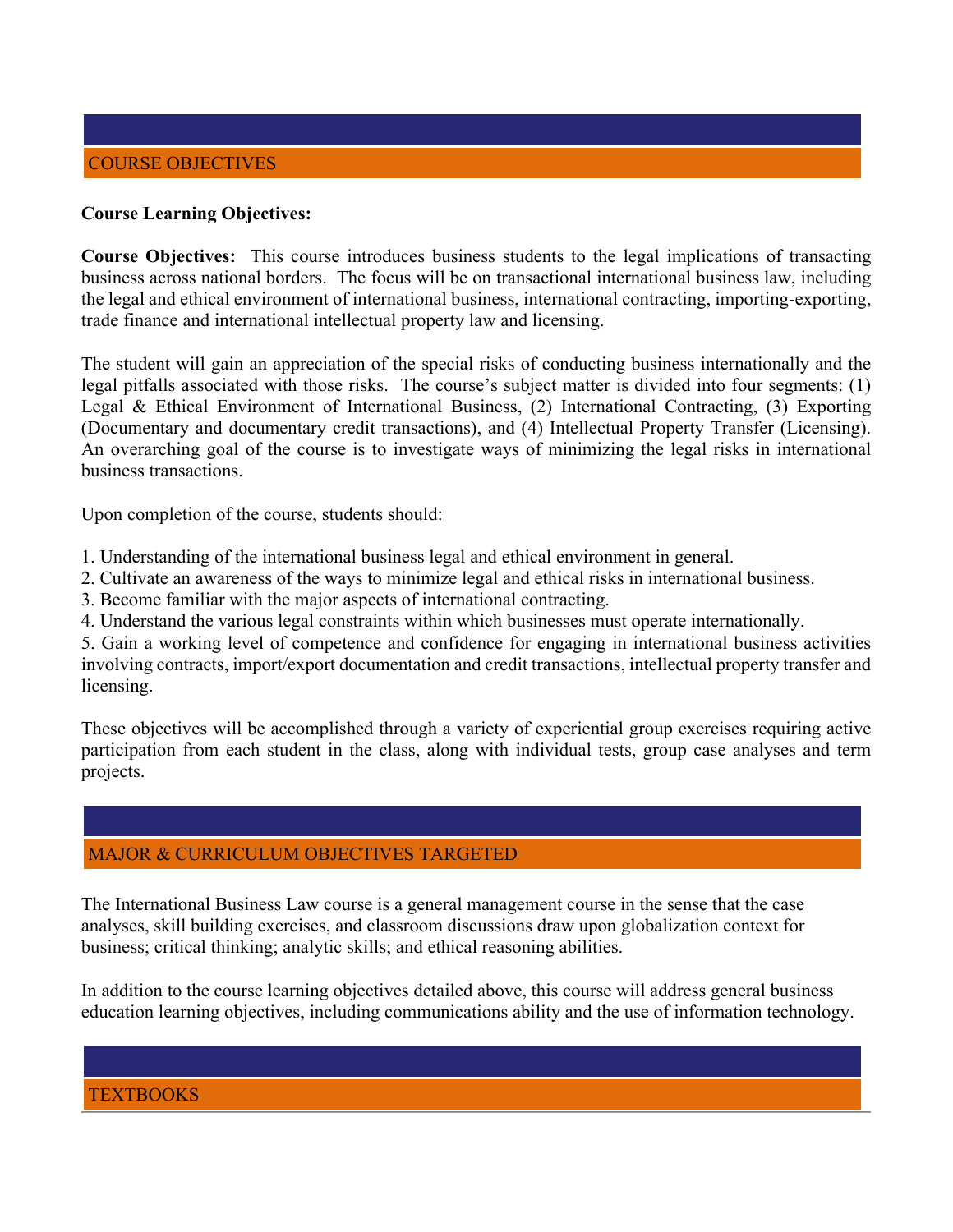## **Note: The following is a Required Text:**

International Business Law and the Legal Environment, 3rd Edition Author: Larry A. DiMatteo Publisher: Routledge ISBN: 978-1-315-72444-7 (ebook) Note: this ISBN is for the electronic version of the book only; other formats are also acceptable so long as you have the  $3<sup>rd</sup>$  edition.



## TEACHING METHODOLOGY

This course will proceed primarily through lectures and discussions involving the critical analysis of the text, cases and other articles or readings that have been assigned for the course. Thus, it is imperative that you have read these materials IN ADVANCE and are well prepared to work with these concepts in class and in your team-based course projects and presentations.

Each student will be a member of a team of students throughout the semester who will work together to develop a team case analysis presentation as well as a team-based discussion paper project during the term. Each team will develop a PowerPoint-type presentation of an assigned case to be presented to the class and posted to the course E-Learning site, along with a written case analysis paper. Additional instructions on how to prepare an effective case analysis and presentation will be discussed in class (IRAC).

Each student team will also prepare a discussion paper on a significant topic in international transactional law and provide analysis of the general implications of the topic, as well as an overview of the unique regulatory, operational and ethical challenges multinational corporations face in its context. These papers will be based on the topics introduced in this course and will also be posted to the course E-Learning site for other members of the class to review. Additional instructions for the papers will be discussed in class and posted in a document to the course E-learning site.

## COURSE PREREQUISITES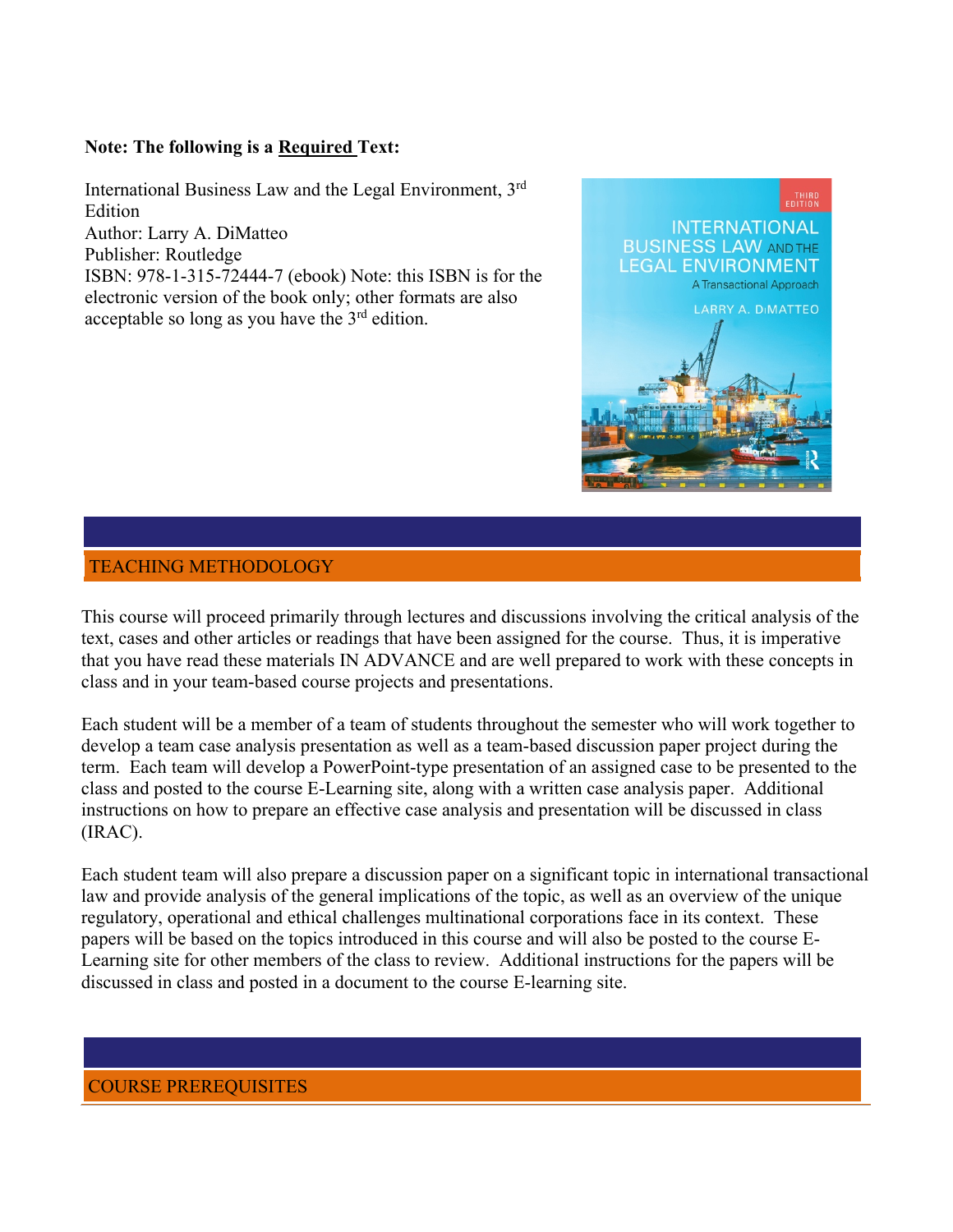Please make sure that you have completed all prerequisites, as required by your particular program of study, before taking this course. If you are unsure, please consult with your academic advisor.

# COMMUNICATING WITH THE INSTRUCTOR

For fastest response, please contact the professor directly via phone or email at [clarkel@ufl.edu](mailto:clarkel@ufl.edu)

# GRADING

Each student's final grade will be based on a combination of factors that include both (virtual) oral presentation and written work in both group and individual efforts. The final grade is composed of the following elements and their respective weightings:

### ACTIVE Class Participation in Weekly Forum Discussions, Homework Exercises and Teamwork (including assessment on team peer evaluation forms): 35%

This course will proceed primarily through discussion and critical analysis of the text, cases, and other article readings that have been assigned for the course, along with exercises. Thus, it is imperative that you have read these materials IN ADVANCE and are well prepared to discuss them with your peers. Active participation in this class is MANDATORY. You cannot learn from the class activities and interact meaningfully with your peers, if you do not participate. Therefore, your grade will suffer if you do not participate. If you have to be away from the course for an excused activity or illness, please let the professor know in advance if possible. Please note that documentation may be required.

## Group Case Brief & Virtual Class Presentation: 15%

Each student will be a member of a team of students throughout the semester. This group will work together to develop a virtual presentation of an assigned case and will lead the class discussion of the case (including the development of study questions about the case to be discussed with the class). In addition, each group will be responsible for a written brief of the assigned case. Additional instructions on how to prepare the case brief will be posted to the class site. (See document on IRAC method of case briefing).

### Individual Midterm Exam 15%

The midterm will cover the assigned cases as well as material from the class lectures and other assigned readings in the text & elsewhere during the first half of the module.

### Team Discussion Paper: 20%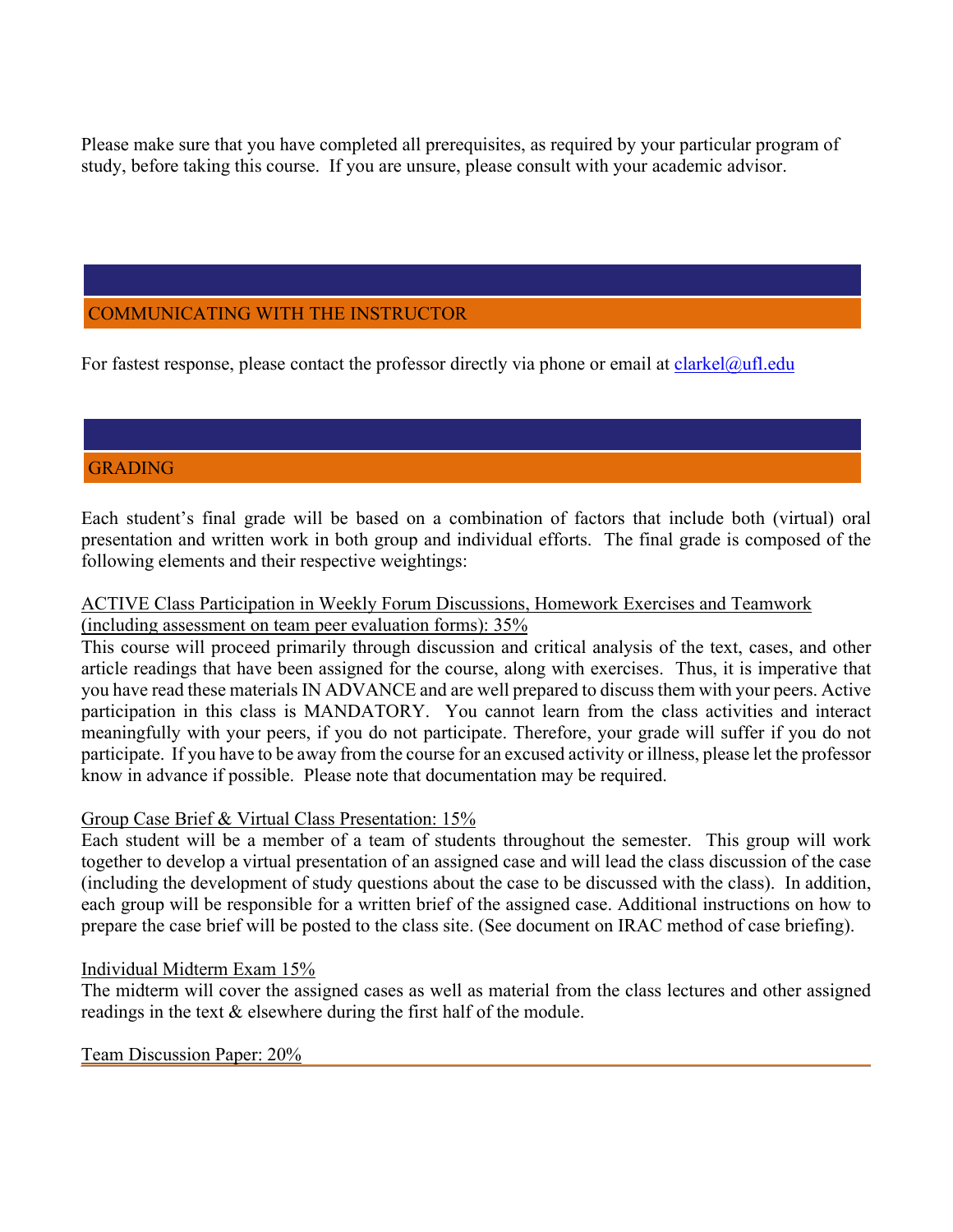This paper must be a minimum of 10 pages in length (Times Roman 12 pt, double-spaced), exclusive of title page, table of contents, and reference pages, and must include at least 10 unique references. See instruction under the "Discussion Paper" heading below.

#### Individual Final Exam: 15%

The exam will cover the assigned cases, as well as material from class lectures and other assigned reading material in the textbooks covered during the term.

| <b>Course Requirements</b>                                                                                                                                             | Weights |
|------------------------------------------------------------------------------------------------------------------------------------------------------------------------|---------|
| ACTIVE participation in course discussions $\&$<br>homework exercises, case presentations and other<br>group work, along with peer evaluations of team<br>performance. | 35%     |
| <b>Team Case Brief and Virtual Case Presentation</b>                                                                                                                   | 15%     |
| Midterm Exam                                                                                                                                                           | 15%     |
| <b>Team Discussion Paper</b>                                                                                                                                           | 20%     |
| Final Exam                                                                                                                                                             | 15%     |
|                                                                                                                                                                        |         |
|                                                                                                                                                                        |         |
| Total                                                                                                                                                                  | $100\%$ |

| Letter<br>Grade | Range       | Letter<br>Grade | Range       | Letter<br>Grade | Range       |
|-----------------|-------------|-----------------|-------------|-----------------|-------------|
| A               | 95-100%     | $B-$            | $80 - 83\%$ | $D+$            | $67 - 69\%$ |
| $A -$           | $90 - 94\%$ | $C+$            | $77 - 79\%$ | Ð               | $64 - 66\%$ |
| $B+$            | $87 - 89\%$ | C               | $74 - 76%$  | $D-$            | $60 - 63\%$ |
| B               | $84 - 86%$  | $C-$            | $70 - 73%$  | F               | $\leq 60\%$ |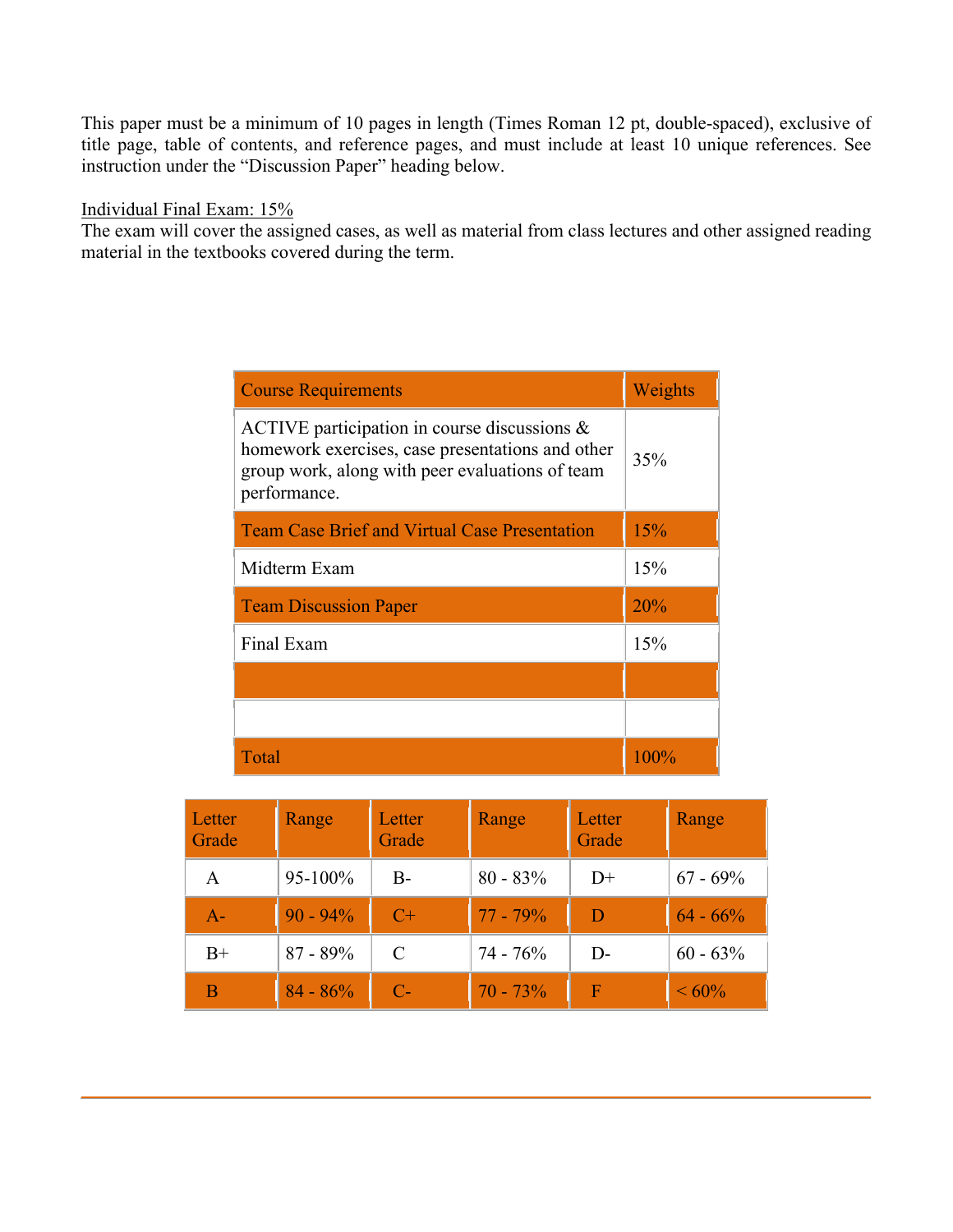## POLICIES AND PROCEDURES

As a college, we care about and enforce the university's policies and procedures as they are important to the quality of education we are providing to you. Details on UF policies can be found at the university website:

[www.ufl.edu.](http://www.ufl.edu/)

Requirements for class attendance and make-up exams, assignments and other work in this course are consistent with university policies that can be found at: <https://catalog.ufl.edu/ugrad/current/regulations/info/attendance.aspx>

#### Students with disabilities:

Students with disabilities requesting accommodations should first register with the Disability Recourse Center (352) 392-8565, [www.dso.ufl.edu/drc/](http://www.dso.ufl.edu/drc/) by providing appropriate documentation. Once registered, students will receive an accommodation letter which must be presented to the instructor when requesting accommodation. Students with disabilities should follow this procedure as early in the semester as possible.

Course Evaluations:

Students are expected to provide professional and respectful feedback on the quality of instruction in this course by completing course evaluations online via GatorEvals. Guidance on how to give feedback in a professional and respectful manner is available at [https://gatorevals.aa.ufl.edu/students/.](https://gatorevals.aa.ufl.edu/students/) Students will be notified when the evaluation period opens, and can complete evaluations through the email they receive from GatorEvals, in their Canvas course menu under GatorEvals, or via [https://ufl.bluera.com/ufl/.](https://urldefense.proofpoint.com/v2/url?u=https-3A__ufl.bluera.com_ufl_&d=DwMFAg&c=sJ6xIWYx-zLMB3EPkvcnVg&r=y2HjEMjRMHJhfdvLrqJZlYczRsfp5e4TfQjHuc5rVHg&m=WXko6OK_Ha6T00ZVAsEaSh99qRXHOgMNFRywCoehRho&s=itVU46DDJjnIg4CW6efJOOLgPjdzsPvCghyfzJoFONs&e=) Summaries of course evaluation results are available to students at [https://gatorevals.aa.ufl.edu/public](https://gatorevals.aa.ufl.edu/public-results/)[results/](https://gatorevals.aa.ufl.edu/public-results/)

## UF LIBRARY SUPPORT

The UF library provides a number of services to on-campus and distance learning students. For example, students can request detailed instructions on how to access library resources by seeking assistance from the librarians online at [www.uflib.ufl.edu/ask](http://www.uflib.ufl.edu/ask)

You can visit the UF Library at: [www.ufl.edu/libraries](http://www.ufl.edu/library)

UF POLICIES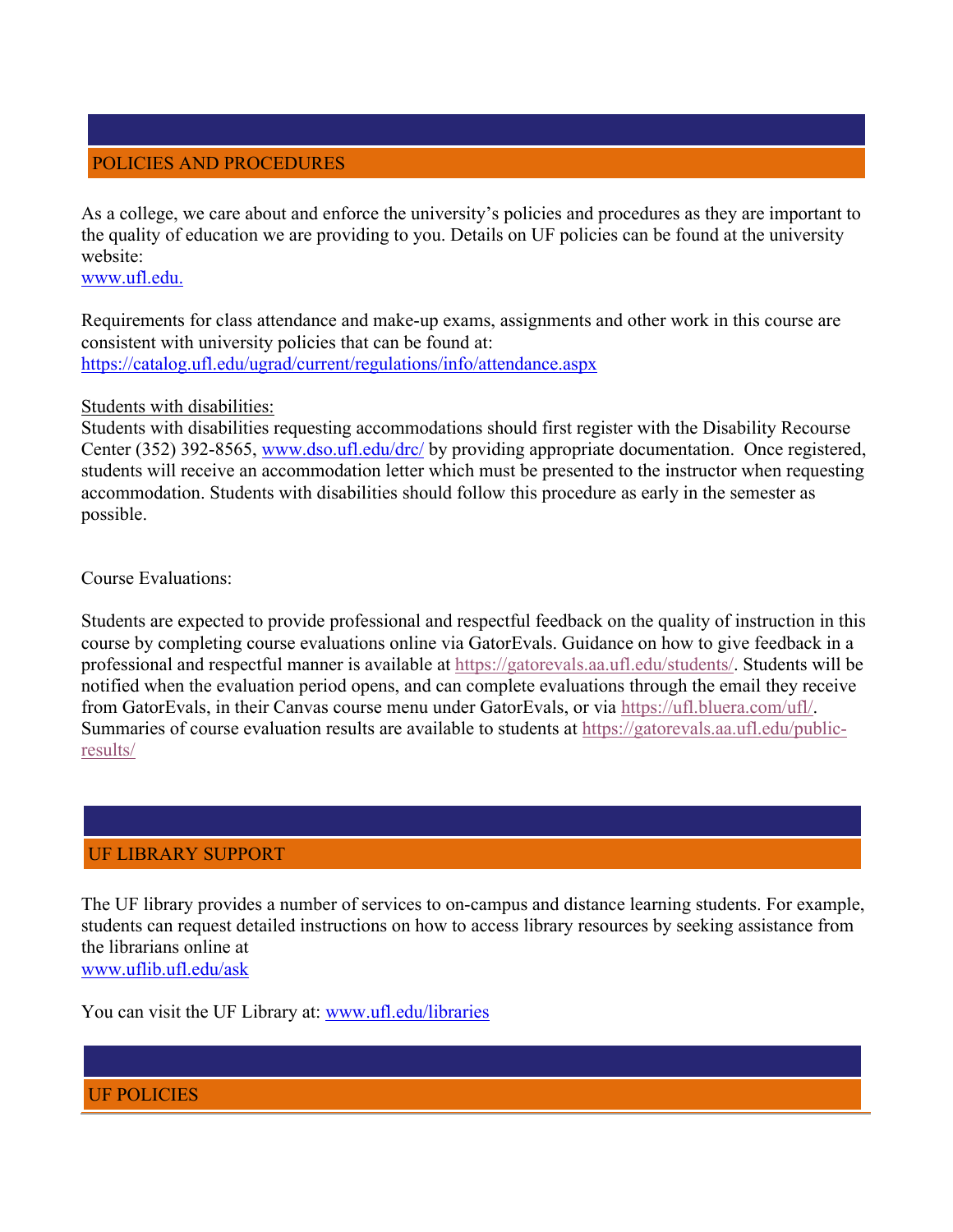## **UNIVERSITY POLICY ON ACCOMMODATING STUDENTS WITH DISABILITIES:** Students

requesting accommodation for disabilities must first register with the Dean of Students Office [\(http://www.dso.ufl.edu/drc/\)](http://www.dso.ufl.edu/drc/). The Dean of Students Office will provide documentation to the student who must then provide this documentation to the instructor when requesting accommodation. You must submit this documentation prior to submitting assignments or taking the quizzes or exams. Accommodations are not retroactive, therefore, students should contact the office as soon as possible in the term for which they are seeking accommodations.

**UNIVERSITY POLICY ON ACADEMIC MISCONDUCT:** Academic honesty and integrity are fundamental values of the University community. Students should be sure that they understand the UF Student Honor Code at [http://www.dso.ufl.edu/students.php.](http://www.dso.ufl.edu/students.php)

**\*\*NETIQUETTE: COMMUNICATION COURTESY:** All members of the class are expected to follow rules of common courtesy in all email messages, threaded discussions and chats. <http://teach.ufl.edu/docs/NetiquetteGuideforOnlineCourses.pdf>

## **TESTS**

Each student will take an individual midterm and final exam at the end of the term. The exams will cover chapters from the text and class lectures and cases presented prior to the date of the test.

## COURSE E-LEARNING SITE

Please contact the professor directly if you have any questions or concerns regarding the use of the class E-Learning site.

For issues with technical difficulties for E-learning in Canvas, please contact the UF Help Desk at:

- 1. [Learning-support@ufl.edu](mailto:Learning-support@ufl.edu)
- 2. (352) 392-HELP select option 2
- 3. <https://lss.at.ufl.edu/help.shtml>

\*\* Any requests for make-ups due to technical issues MUST be accompanied by the ticket number received from LSS when the problem was reported to them. The ticket number will document the time and date of the problem. You MUST e-mail your instructor within 24 hours of the technical difficulty if you wish to request a make-up.

Other resources are available at<http://www.distance.ufl.edu/getting-help> for: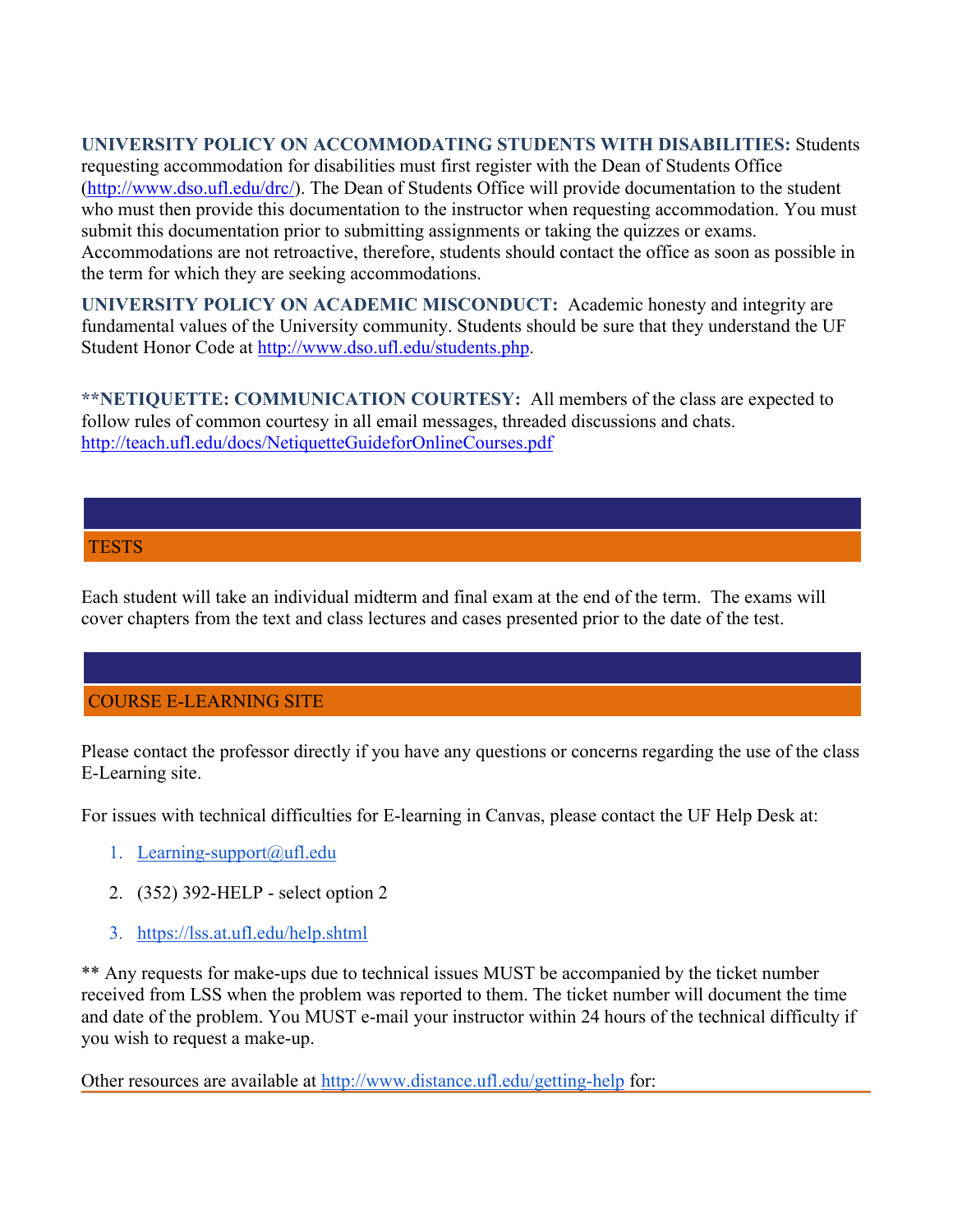- Counseling and Wellness resources
- Disability resources
- Resources for handling student concerns and complaints
- Library Help Desk support

## DISCUSSION

Students are encouraged to use the general discussion forum at the course E-Learning site, as well as any team private discussion forums set up to communicate with each other outside of class. The professor will post general information on the main discussion forum, as well as team specific information on the forum and in announcements sent out from time to time. If you want to communicate with the professor, or have a question, please ONLY use the professor's direct email address [clarkel@ufl.edu,](mailto:clarkel@ufl.edu) or call her at 202-421-5568. Please do not post questions for the professor on the general or private discussion forums. This policy is in order to provide the fastest turnaround possible in answering your questions individually and specifically.

## ASSIGNMENTS

This course has both individual exams and team-based assignments: Due dates for all assignments are listed in the course calendar below.

### DISCUSSION PAPER

The topic for the team discussion paper will require the student team to choose a significant topic in international transactional law and provide analysis of the general implications of the topic, as well as an overview of the unique regulatory, operational and ethical challenges multinational corporations face in its context. Examples include the TRIPS Agreement of the WTO; The Hague Rules; The U.S. Foreign Corrupt Practices Act; The UN Convention on Contracts for the International Sale of Goods; The North American Free Trade Agreement, and so on. A list of potential topics and specific requirements for the paper in terms of length, format, etc. will be posted to the course E-learning site. Student teams may also propose a topic of their particular interest, so long as they receive prior approval for it from the professor.

### EXPECTATIONS OF THIS COURSE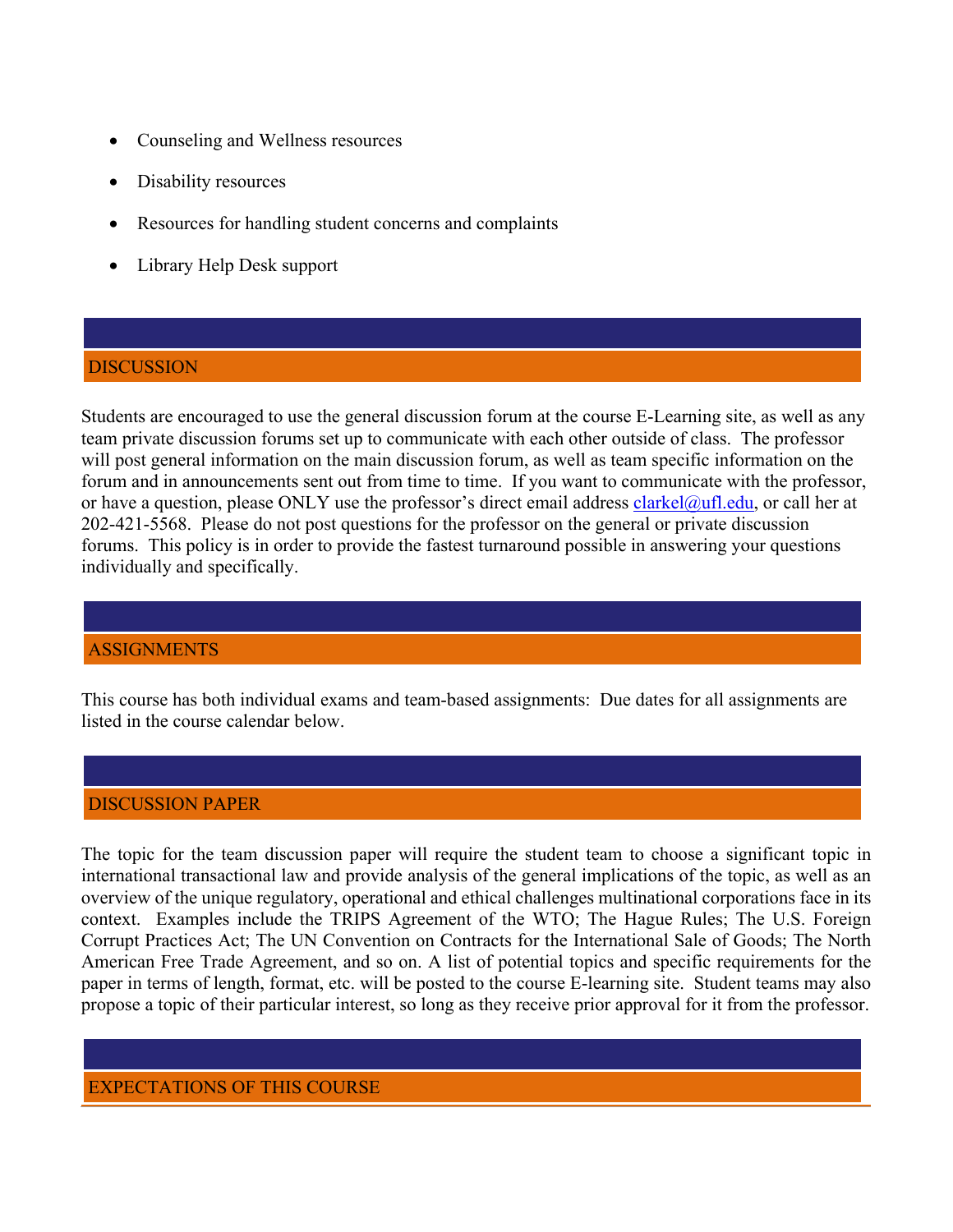As an online course, the materials, peer discussions, and review materials will be posted or conducted online; through the class E-Learning site, and through interactions online generally with your classmates, and especially, your team members.

Expectations for performance and collegial behavior in the online format course are the same as for the more traditional course formats. Indeed, courses with substantial online components require a degree of self-motivation, self-discipline and technology skills that can make them more demanding for some students.

You will be expected to interact online with the professor and your fellow students; to do assignments; to meet deadlines; and in some assignments, to work in groups away from the traditional classroom. If you are unsure about any of the above, please ask the professor directly at [clarkel@ufl.edu](mailto:clarkel@ufl.edu) or by phone at 202-421-5568.

| <b>COURSE CALENDAR</b>  |                                                                                                                                                                                                                                                     |  |
|-------------------------|-----------------------------------------------------------------------------------------------------------------------------------------------------------------------------------------------------------------------------------------------------|--|
|                         |                                                                                                                                                                                                                                                     |  |
| <b>Summer</b><br>Term A | Topic                                                                                                                                                                                                                                               |  |
|                         | MODULE I: LEGAL EVIRONMENT OF INTERNATIONAL BUSINESS<br><b>First Lesson</b>                                                                                                                                                                         |  |
|                         | Introduction: Students choose teams for group assignments. Teams should consist of no<br>more than five students per team. Please select a team name and post it, along with your<br>team roster in the designated "Discussions" forum.             |  |
| Week 1:                 | Class lecture and discussion:<br>Introduction to International Business Law – review syllabus $\&$ course calendar<br>How to construct a written case analysis and presentation - see outline document under<br>"resources" on the E-Learning site. |  |
|                         | Teams formed and cases assigned.                                                                                                                                                                                                                    |  |
|                         | Reading assignment: Acquire textbook if you haven't already done so & read Chapter 1:<br>Introduction to International Business Transactions & Chapter 2: The Ethics of<br><b>International Business.</b>                                           |  |
|                         | Note: As posted in the remainder of this course schedule, ALL students should make<br>sure to read each of the cases assigned to the various teams prior to their presentations of                                                                  |  |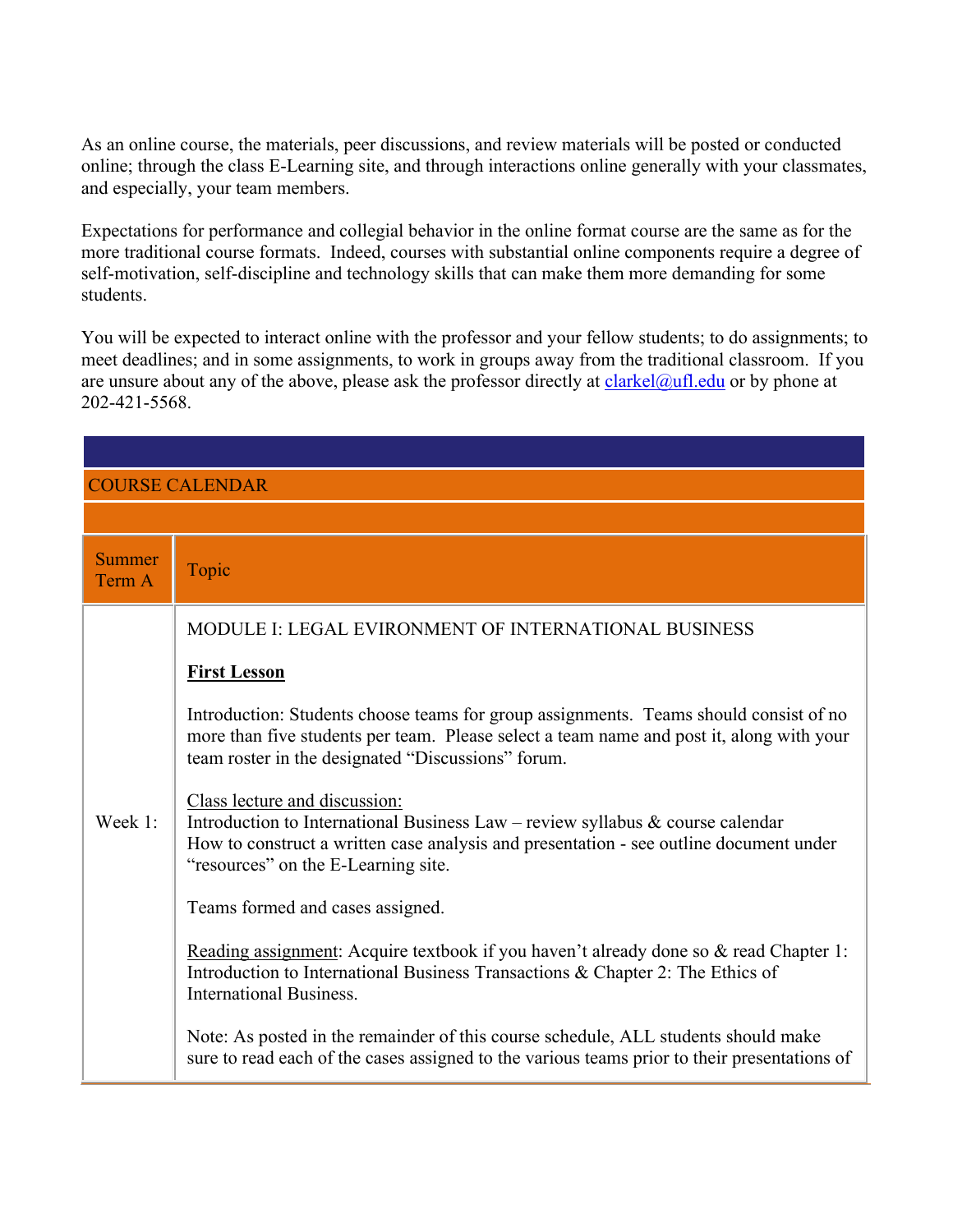|         | these to the class. (See list of assigned cases to be posted to the class site during the first<br>week of course).                                                                                                                                                                                                                                                                                                                                                                           |
|---------|-----------------------------------------------------------------------------------------------------------------------------------------------------------------------------------------------------------------------------------------------------------------------------------------------------------------------------------------------------------------------------------------------------------------------------------------------------------------------------------------------|
|         | Homework Assignment Week 1: See Discussion forum for Week #1.                                                                                                                                                                                                                                                                                                                                                                                                                                 |
|         | Homework Assignment Due Dates: PLEASE NOTE: ALL HOMEWORK<br>ASSIGNMENTS ARE DUE BY 11 PM on Sundays of the week in which they are<br>posted, except for Week #6 which is due by Thursday June $17th$ at 11 pm. So,<br>homework for forum Week #1 is due on Sunday May 16 by 11 pm (Gainesville local<br>time), Week #2 is due on Sunday May 23, Week #3 due Sunday May 30, Week #4 due<br>Sunday June 6, Week #5 due Sunday June 13.                                                          |
|         | Team Case Briefs & Virtual Presentations are due as posted below for individual teams.<br>Note that three are three groups of teams (Group A, Group B, Group C). In order to<br>spread the presentations out over the term, along with the individual review assignments,<br>these three groups of teams will have different due dates by which they must post their<br>case assignments for the class, so please make sure your team prepares accordingly – no<br>extensions can be granted. |
|         | Other homework assignments: Students may begin work with their teams on the case<br>project assignment.                                                                                                                                                                                                                                                                                                                                                                                       |
|         | <b>Second Lesson</b>                                                                                                                                                                                                                                                                                                                                                                                                                                                                          |
|         | Class lecture and discussion: International Business Ethics and Corporate Social<br>Responsibility.                                                                                                                                                                                                                                                                                                                                                                                           |
|         | Reading assignment: Chapter 3: Strategies for International Business.                                                                                                                                                                                                                                                                                                                                                                                                                         |
|         | <b>Third Lesson</b>                                                                                                                                                                                                                                                                                                                                                                                                                                                                           |
| Week 2: | Class lecture and discussion: Legal Implications of International Business Strategies.                                                                                                                                                                                                                                                                                                                                                                                                        |
|         | Reading assignment: Chapter 4: International Commercial Dispute Resolution.                                                                                                                                                                                                                                                                                                                                                                                                                   |
|         | <b>Fourth Lesson</b>                                                                                                                                                                                                                                                                                                                                                                                                                                                                          |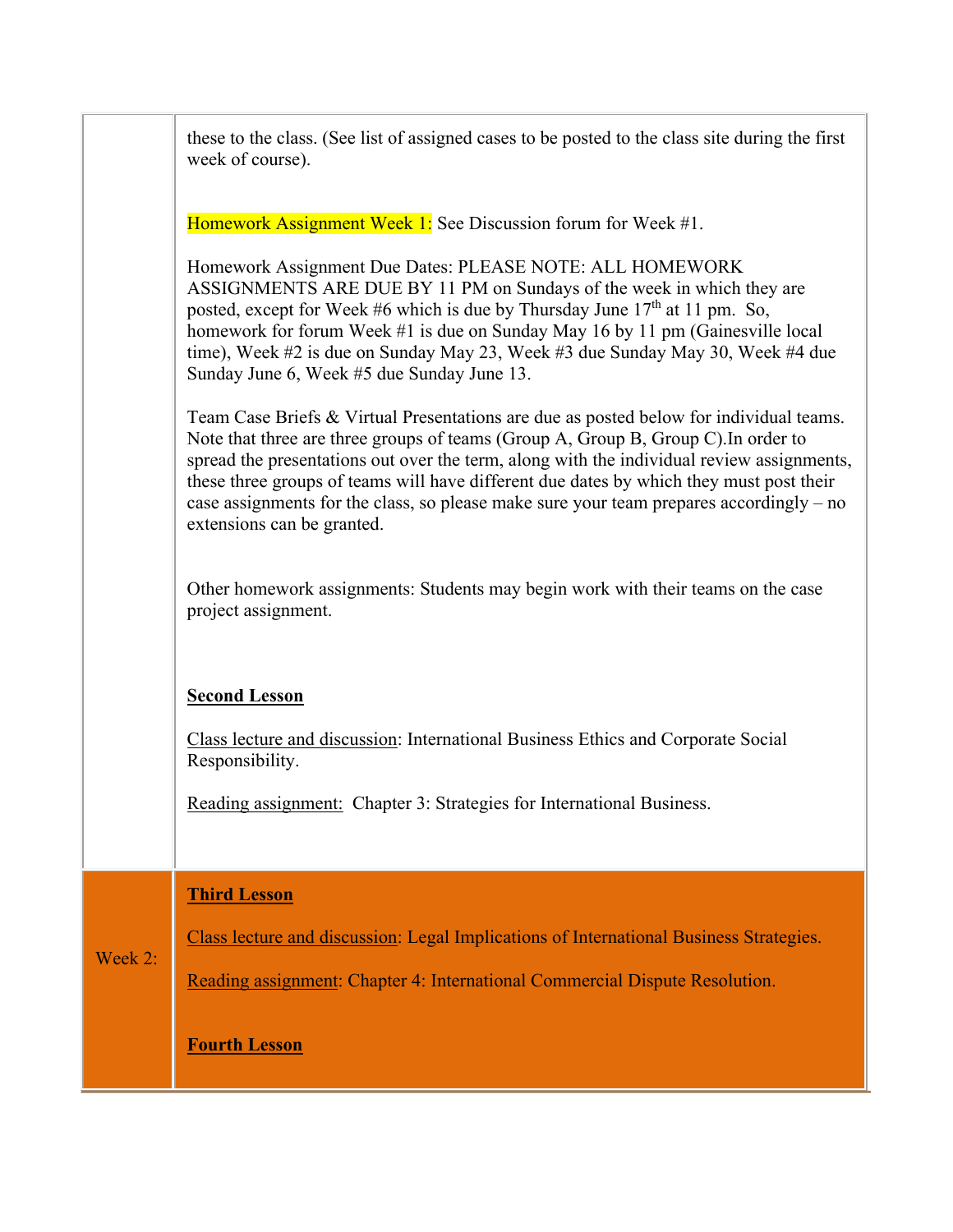|         | Class lecture and discussion: Alternative Dispute Resolution Mechanisms in<br><b>International Commerce.</b>                                            |  |
|---------|---------------------------------------------------------------------------------------------------------------------------------------------------------|--|
|         | Reading assignment: Chapter 5: International Trade Regulation & Chapter 6: National<br>Import and Export Regulation., Chapter 7: Free Trade Agreements. |  |
|         | Homework Assignment Week 2: See Discussion forum for Week #2                                                                                            |  |
|         |                                                                                                                                                         |  |
|         | <b>MODULE II - TRADE REGULATION</b>                                                                                                                     |  |
|         | <b>Fifth Lesson</b>                                                                                                                                     |  |
|         | Class lecture and discussion: Import/Export/International Trade Regulation.                                                                             |  |
|         | Reading assignment: Chapter 10: Comparative Legal Systems, Chapter 11: Comparative<br>and International Contract Law                                    |  |
|         | ALL TEAMS IN GROUP A: case presentation & discussion: As assigned - see<br>schedule of assigned team cases on class site.                               |  |
| Week 3: |                                                                                                                                                         |  |
|         | MODULE III COMPARATIVE LEGAL SYSTEMS, CONTRACT AND SALES<br><b>LAW</b>                                                                                  |  |
|         | <b>Sixth Lesson</b>                                                                                                                                     |  |
|         | Class lecture and discussion: International Contracting                                                                                                 |  |
|         | Reading assignment for next class: Chapter 12: International Sales Law                                                                                  |  |
|         | Homework Assignment Week 3: See Discussion forum for Week #3                                                                                            |  |
|         |                                                                                                                                                         |  |
|         | <b>Seventh Lesson</b>                                                                                                                                   |  |
| Week 4: | MIDTERM EXAM: covering chapters 1-7 & 10 & 11, and cases presented to date. (See<br>also midterm review guide posted to "Files" section of course site. |  |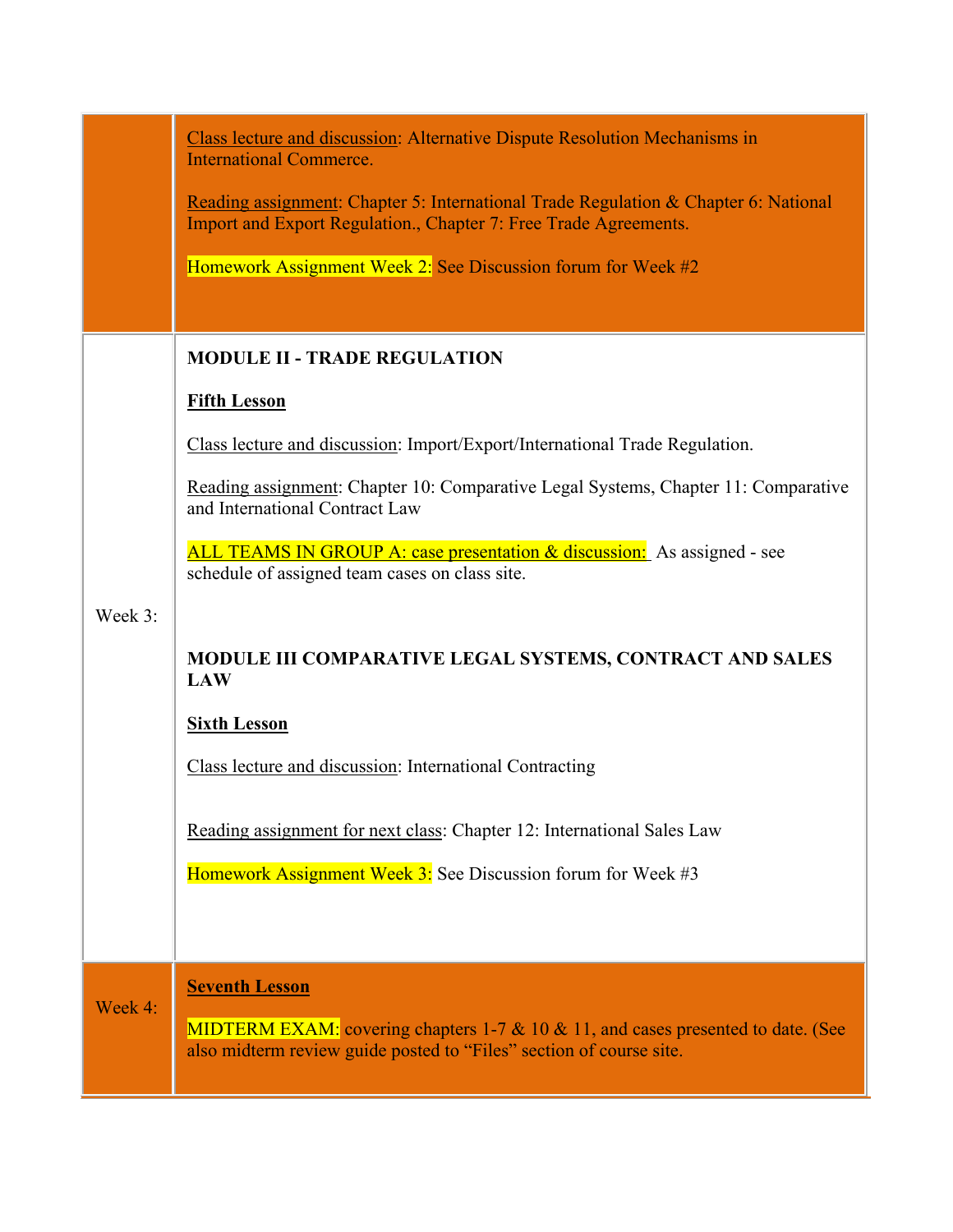|         | The Midterm Exam will open at 9 am on Monday May 31 <sup>st</sup> and close at 11 pm on<br>Wednesday June 2nd in the "Quizzes" section of the course site. You will have any<br>consecutive 90 minutes of your choosing during this period to take and submit the exam. |
|---------|-------------------------------------------------------------------------------------------------------------------------------------------------------------------------------------------------------------------------------------------------------------------------|
|         | <b>Eighth Lesson</b>                                                                                                                                                                                                                                                    |
|         | Class lecture and discussion: International Sales; Import/Export Documentation                                                                                                                                                                                          |
|         | All TEAMS IN GROUP B: case presentation & discussion: (As assigned - see also<br>schedule of assigned team cases on class site).                                                                                                                                        |
|         | Reading assignment for next class: Chapter 13: Transport of Goods; Chapter 14: The<br>Documentary Transaction; Chapter 15: International Trade Finance                                                                                                                  |
|         | Homework Assignment Week 4: See Discussion forum for Week #4                                                                                                                                                                                                            |
|         | MODULE IV: EXPORTING, IMPORTING, AND TRADE FINANCE                                                                                                                                                                                                                      |
|         | <b>Ninth Lesson</b>                                                                                                                                                                                                                                                     |
|         | Class lecture and discussion: International Transporting of Goods; Trade Finance                                                                                                                                                                                        |
|         | Reading assignment for next class: Chapter 16 Employment and Sale of Services;<br>Chapter 17 Hiring Agents and Distributors.                                                                                                                                            |
| Week 5: | ALL TEAMSIN GROUP C: case presentation & discussion: (As assigned first class<br>session - see also schedule of assigned team cases on class site).                                                                                                                     |
|         | <b>Tenth Lesson</b>                                                                                                                                                                                                                                                     |
|         | Class lecture and discussion: International Services.                                                                                                                                                                                                                   |
|         | Homework Assignment Week 5: See Discussion forum for Week #5                                                                                                                                                                                                            |
|         | Reading assignment for next class: Chapter 18: Law of Intellectual Property Rights;<br>Chapter 19: Intellectual Property Licensing.                                                                                                                                     |
|         | Begin reviewing all previously assigned readings in preparation for the final exam.<br>Students should be finishing up team discussion papers.                                                                                                                          |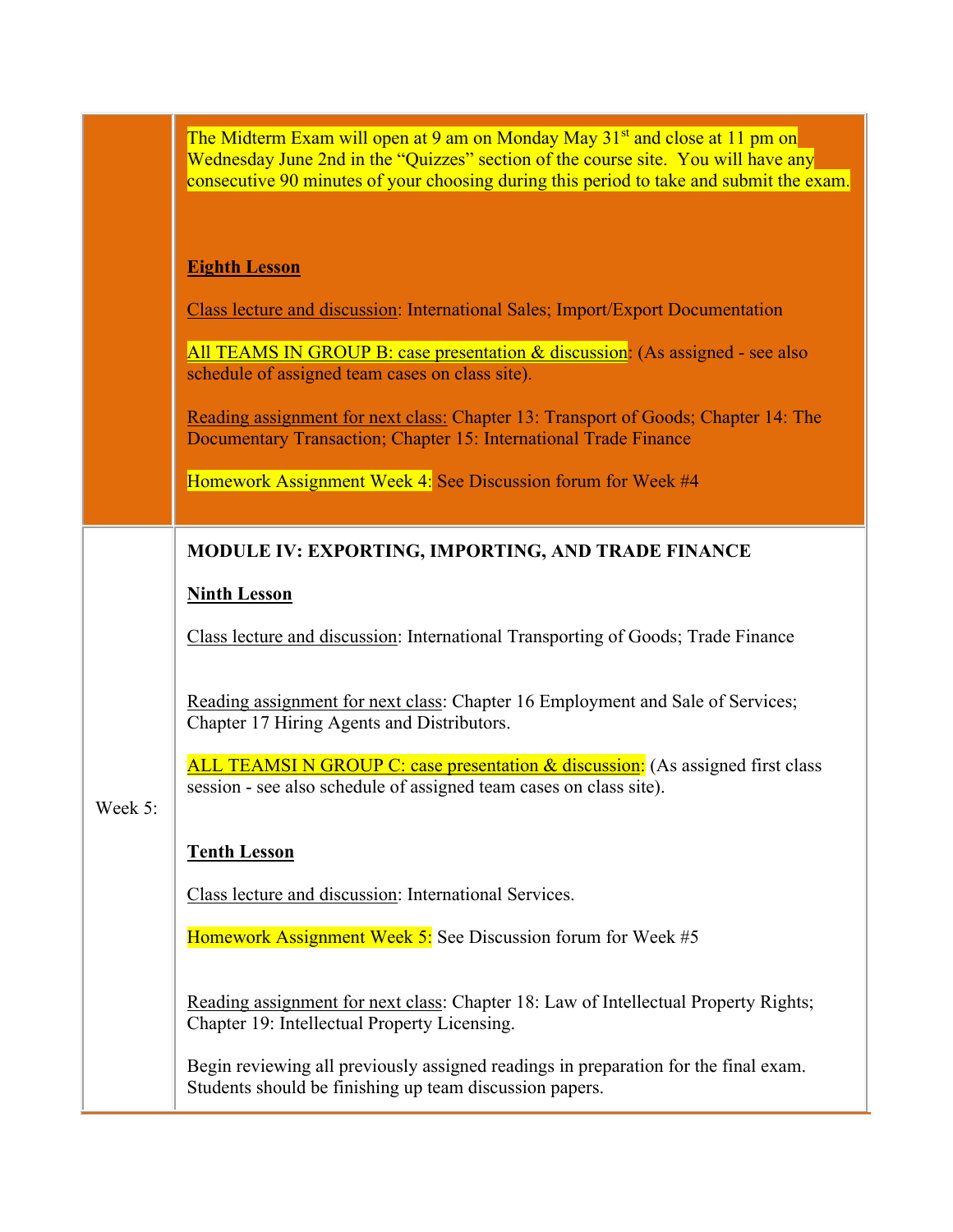## **MODULE V: LICENSING AND INTELLECTUAL PROPERTY RIGHTS, FDI AND E-COMMERCE**

#### **Eleventh Lesson**

Class lecture and discussion: International Intellectual Property Regulation and Licensing.

Reading assignment for next lesson: Chapter 20: Foreign Direct Investment; Chapter 21: International E-Commerce. Students should continue reviewing all previously assigned readings in preparation for the final exam.

#### **Twelfth Lesson**

Week 6: Class lecture and discussion: FDI, and E-Commerce Course Wrap-up and Review for Final Exam.

Homework Assignment Week 6: See Discussion forum for Week #6

All team discussion papers due by 5 pm on Friday June  $18<sup>th</sup>$ . To facilitate grading deadlines, please feel free to turn in papers sooner!

FINAL EXAM – The final exam will cover all cases and materials presented since the midterm exam. (See final exam review guide to be posted under the "Files" section of the course site.)

The Final Exam will open at 5 pm on Wednesday June  $16<sup>th</sup>$  and close at 5 pm on Friday June  $18<sup>th</sup>$  in the "Quizzes" section of the course site. You will have any consecutive 90 minutes of your choosing during this period to take and submit the exam.

Note: This syllabus is subject to change if the need arises. It represents current plans and objectives, but as we go through the semester, those plans may sometimes require